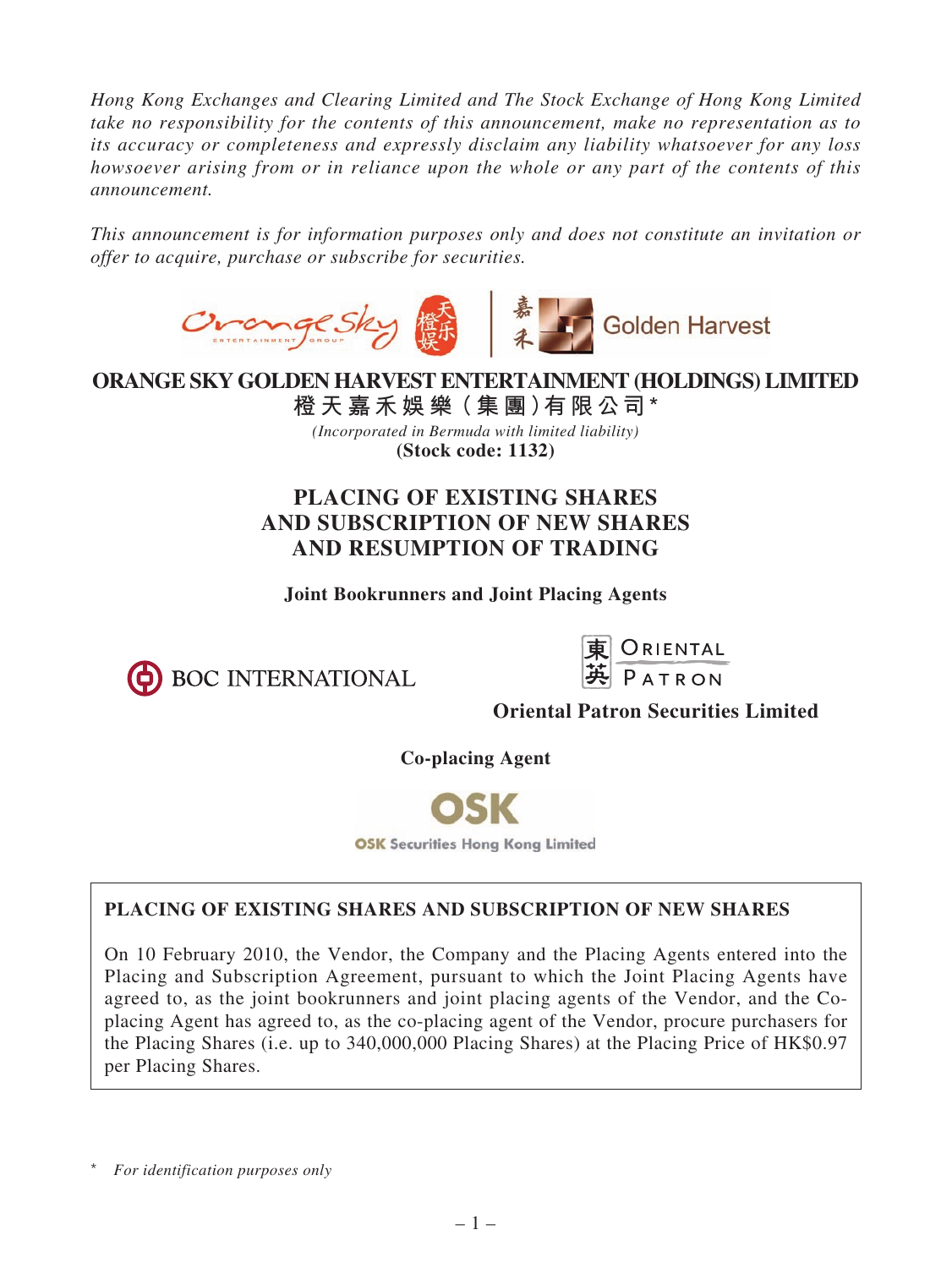The Placing Shares represent approximately 15.44% of the existing issued share capital of the Company as at the date of this announcement and approximately 13.38% of the issued share capital of the Company as enlarged by the Subscription. The Placing Price represents (i) a discount of approximately 9.35% to the closing price of HK\$1.07 per Share immediately before the suspension of trading of Shares of the Company; (ii) a discount of approximately 9.35% to the closing price of HK\$1.07 per Share on the Last Trading Day, (iii) a discount of approximately 13.39% to the average closing price of HK\$1.12 per Share for the last five trading days up to and including the Last Trading Day and (iv) a discount of approximately 14.76% to the average closing price of HK\$1.138 per Share for the last ten trading days up to and including the Last Trading Day.

Pursuant to the Placing and Subscription Agreement, the Vendor has conditionally agreed to subscribe for the Subscription Shares (i.e. 340,000,000 Subscription Shares) at the Subscription Price, which is the same as the Placing Price. The number of Subscription Shares which the Vendor has conditionally agreed to subscribe is equivalent to the number of the Placing Shares sold by the Vendor pursuant to the Placing.

As at the date of this announcement, the Vendor holds 377,988,130 Shares, representing 17.17% of the existing issued share capital of the Company. Mr. KB Wu and his associates (including the Vendor) collectively hold 1,372,234,720 Shares, representing approximately 62.32% of the existing issued share capital of the Company. Assuming the Placing Shares are fully placed, the shareholding of the Vendor in the issued share capital of the Company will be reduced from approximately 17.17% to approximately 1.73% upon completion of the Placing but before completion of the Subscription and will be increased from approximately 1.73% to approximately 14.87% upon completion of the Placing and the Subscription. Accordingly, the aggregate shareholding of Mr. KB Wu and his associates (including the Vendor) will also be reduced from approximately 62.32% to approximately 46.88% upon completion of the Placing but before completion of the Subscription and will be increased from approximately 46.88% to approximately 53.99% upon completion of the Placing and the Subscription.

The Placing is unconditional while the Subscription is conditional upon (i) the Stock Exchange granting the listing of and permission to deal in the Subscription Shares; (ii) if necessary, the consent of the Bermuda Monetary Authority to the issue of the Subscription Shares; and (iii) completion of the Placing having occurred pursuant to the terms of the Placing and Subscription Agreement.

## **RESUMPTION OF TRADING**

At the request of the Company, trading in the Shares on the Stock Exchange has been suspended from 2:30 p.m. on 10 February 2010 pending the release of this announcement concerning the Placing and the Subscription. Application has been made by the Company to the Stock Exchange for the resumption of trading in the Shares on the Stock Exchange with effect from 9:30 a.m. on 11 February 2010.

**Since the completion of the Subscription is subject to a number of conditions mentioned herein, Shareholders and potential investors are advised to exercise caution when dealing in the Shares.**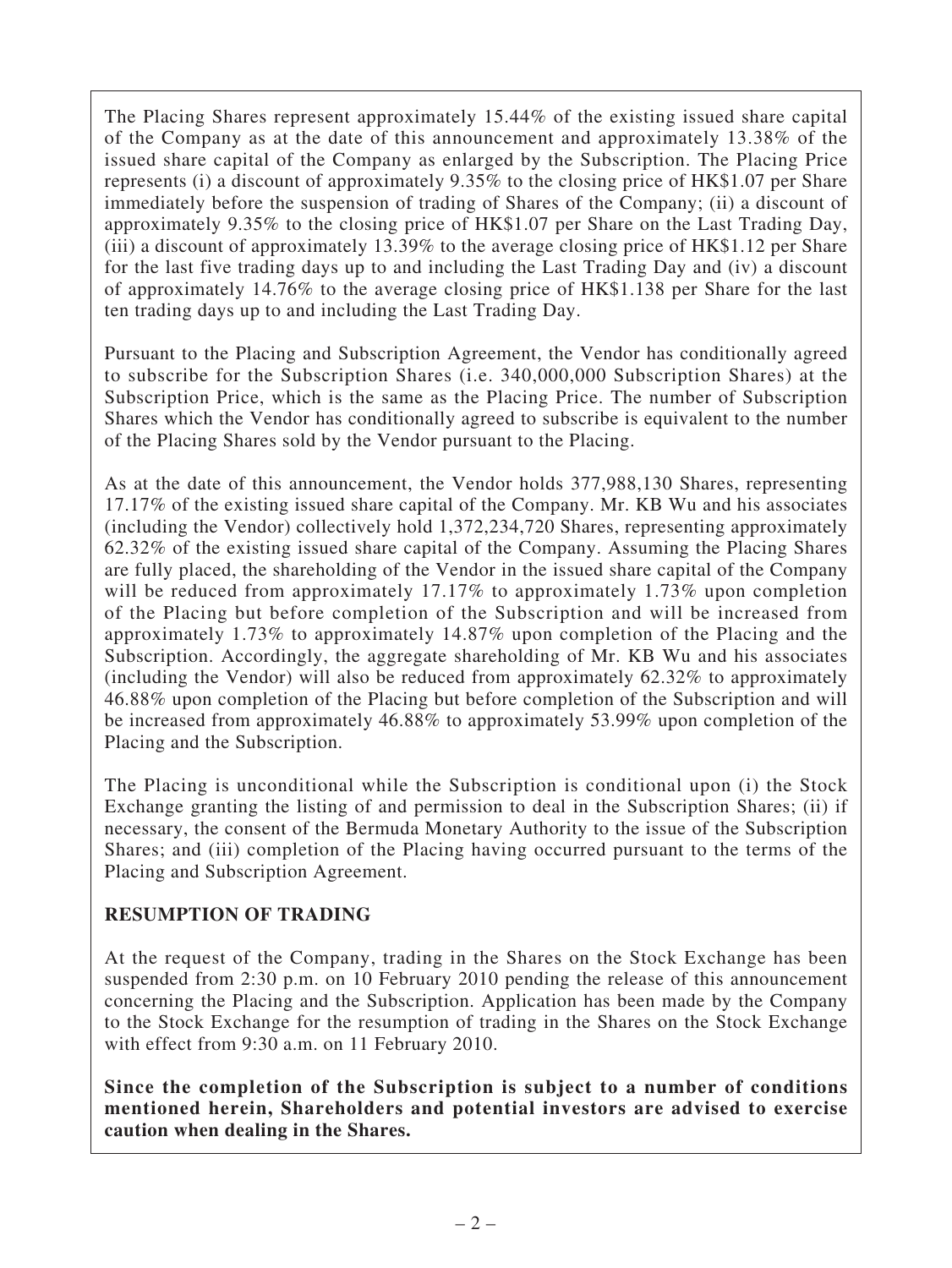# **A. PLACING AND SUBSCRIPTION AGREEMENT**

Date: 10 February 2010

## **Parties**

- (a) The Vendor
- (b) The Company
- (c) The Placing Agents

As at the date of this announcement, the Vendor holds 377,988,130 Shares, representing 17.17% of the existing issued share capital of the Company. Mr. KB Wu and his associates (including the Vendor) collectively hold 1,372,234,720 Shares, representing approximately 62.32% of the existing issued share capital of the Company.

To the best of the Directors' knowledge, information and belief, and having made all reasonable enquiries, none of the Placing Agents are connected persons of the Company.

## **Placing Shares**

Pursuant to the Placing and Subscription Agreement, the Vendor has agreed to sell, or procure the sale of, the Placing Shares and the Joint Placing Agents have agreed to, as the joint bookrunners and joint placing agents of the Vendor, and the Co-placing Agent has agreed to, as the co-placing agent of the Vendor, procure purchasers for the Placing Shares (i.e. up to 340,000,000 Placing Shares) at the Placing Price of HK\$0.97 per Placing Share. A placing commission calculated based on the amount equal to the Placing Price multiplied by the number of Placing Shares placed by them is payable to the Placing Agents as consideration.

The Placing Shares represent approximately 15.44% of the existing issued share capital of the Company as at the date of this announcement and approximately 13.38% of the issued share capital of the Company as enlarged by the Subscription.

## **Placing Price**

The Placing Price of HK\$0.97 per Placing Share was arrived at after arm's length negotiation with reference to the prevailing market price between the Company, the Vendor and the Placing Agents. The Placing Price represents (i) a discount of approximately 9.35% to the closing price of HK\$1.07 per Share immediately before the suspension of trading of Shares of the Company; (ii) a discount of approximately 9.35% to the closing price of HK\$1.07 per Share on the Last Trading Day, (iii) a discount of approximately 13.39% to the average closing price of HK\$1.12 per Share for the last five trading days up to and including the Last Trading Day and (iv) a discount of approximately 14.76% to the average closing price of HK\$1.138 per Share for the last ten trading days up to and including the Last Trading Day.

The Directors (including the independent non-executive Directors) are of the opinion that the Placing Price is fair and reasonable and in the interests of the Company and its shareholders as a whole.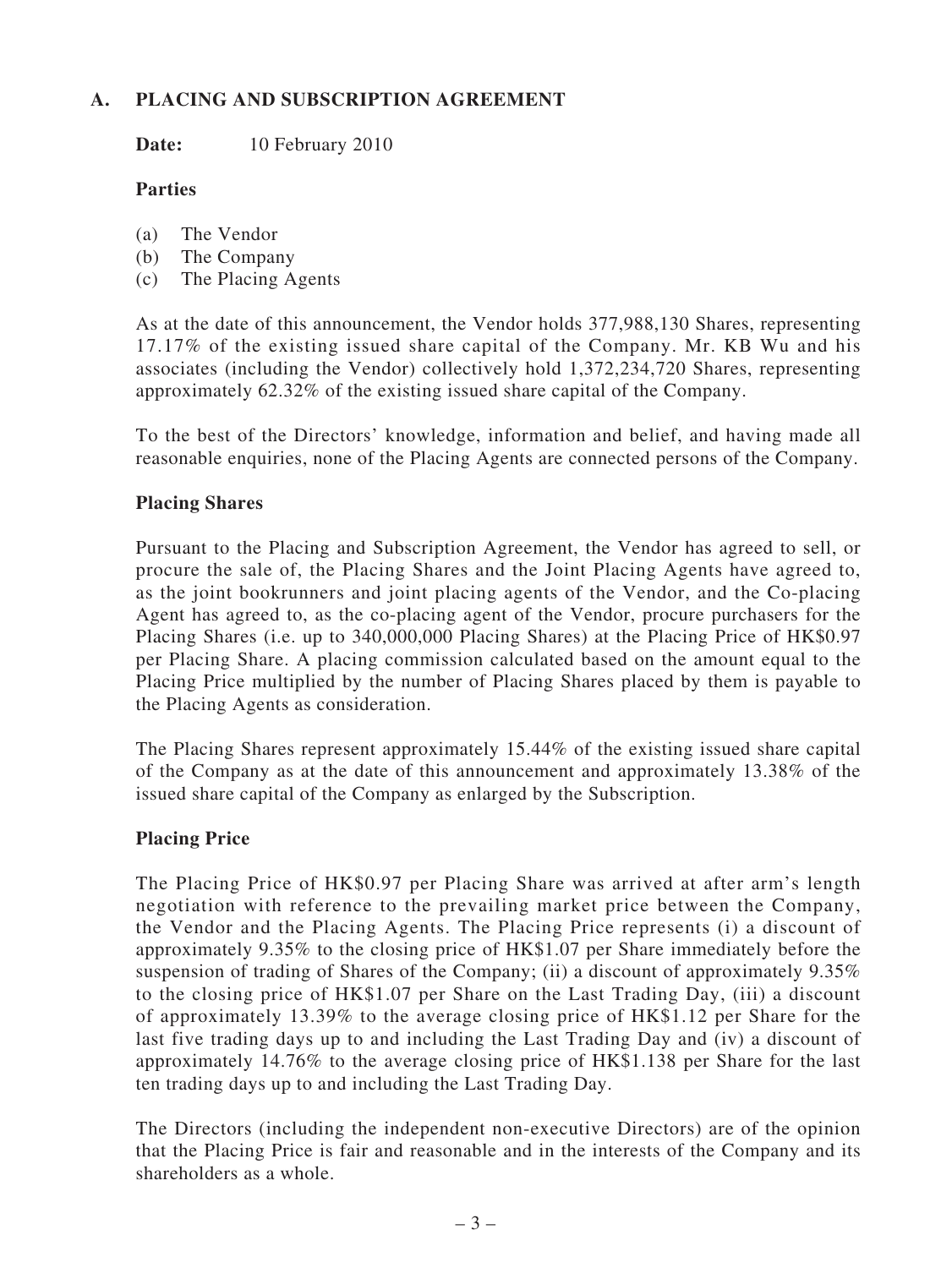## **Rights of the Placing Shares**

The Placing Shares will be sold free of all liens, charges and encumbrances, claims, options and third party rights, and together with all rights attaching to them as at the completion date of the Placing, including the right to receive all dividends or other distributions declared, made or paid on the Placing Shares at any time after the completion date of the Placing.

#### **Placees**

The Placing Shares shall be offered by the Placing Agents to not less than six Placees. The Placing Agents shall use their best endeavours to ensure that the Placees and their ultimate beneficial owners shall not be connected persons of the Company and shall be third parties independent of and not connected with any connected persons of the Company. It is expected that none of the Placees will become a substantial shareholder of the Company as a result of the Placing.

## **Completion of the Placing**

The Placing is unconditional and completion of the Placing will take place on 11:00 a.m. (Hong Kong time) on 17 February 2009 (or such other time as the Vendor and the Joint Placing Agents shall agree).

#### **Subscription Shares**

Pursuant to the Placing and Subscription Agreement, the Vendor has conditionally agreed to subscribe for the Subscription Shares and the Company has conditionally agreed to issue the Subscription Shares which are equivalent to the number of the Placing Shares sold by the Vendor pursuant to the Placing.

The Subscription Shares will be issued pursuant to the general mandate granted by the Shareholders to the Directors pursuant to the resolution of the Shareholders passed at the special general meeting of the Company held on 10 February 2010 (the "**SGM**") subject to the limit up to 20% of the total nominal amount of the share capital of the Company in issue on at the date of passing the resolution at the SGM (that is, up to 440,497,980 Shares). As at the date of this announcement, no Share has been issued pursuant to the general mandate and the issue of the Subscription Shares will not require any special approval from the Shareholders.

#### **Subscription Price**

The Subscription Price, which is the same as the Placing Price, is HK\$0.97 per Subscription Share. Assuming the Placing Shares are fully placed and after deduction of the placing commission and the estimated expenses in relation to the Placing and the Subscription, the net proceeds from the Subscription are estimated to be approximately HK\$315.0 million and the net price per Subscription Share will be approximately HK\$0.93.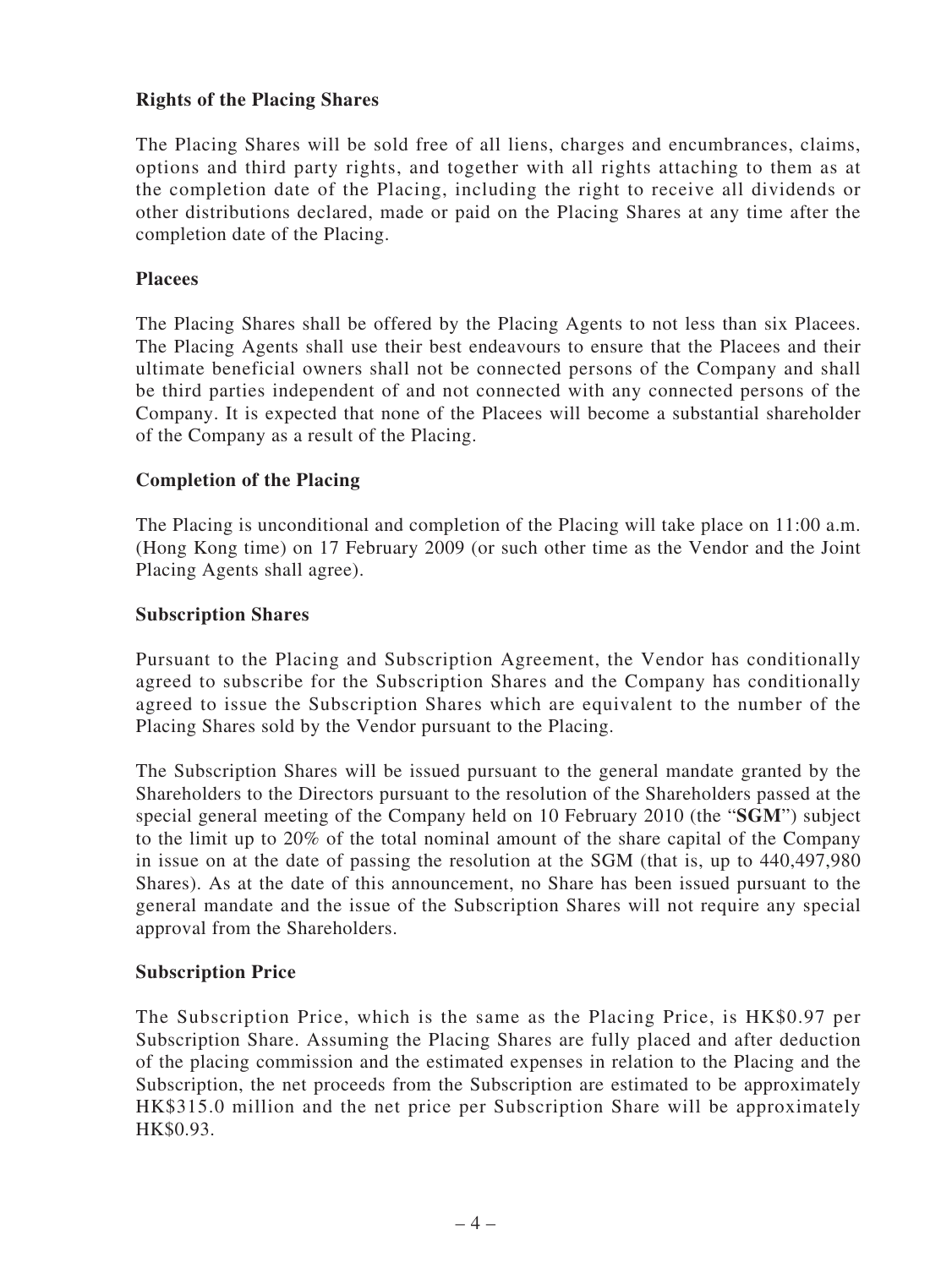## **Ranking of the Subscription Shares**

The Subscription Shares, when issued and fully paid, will rank pari passu in all respects inter se and with all other Shares in issue at the time of issue and allotment of the Subscription Shares.

## **Conditions of the Subscription**

Completion of the Subscription is conditional upon:

- (a) the Stock Exchange granting listing of and permission to deal in the Subscription Shares;
- (b) if necessary, the consent of the Bermuda Monetary Authority to the issue of the Subscription Shares; and
- (c) completion of the Placing having occurred pursuant to the terms of the Placing and Subscription Agreement.

An application will be made to the Stock Exchange for the listing of and permission to deal in the Subscription Shares.

If the above conditions are not fulfilled on or prior to 24 February 2010, or such later date as may be agreed in writing between the Company and the Vendor, the obligations of the Company and the Vendor under the Subscription shall terminate and neither the Company nor the Vendor shall have any claim against the other for costs, damages, compensation or otherwise in respect of the Subscription unless the Company and the Vendor shall in writing on or before 24 February 2010 jointly agree to postpone completion of the Subscription to such later date as they may agree subject to compliance with all applicable requirements under Chapter 14A of the Listing Rules (including as to approval by independent shareholders of the Company).

#### **Completion of the Subscription**

Completion of the Subscription shall take place at or before 4:00 p.m. (Hong Kong time) on the business day after the date upon which all conditions of the Subscription have been fulfilled (or such other time and/or date as the Vendor and the Company may agree in writing), and in any event not later than 14 days after the date of the Placing and Subscription Agreement.

#### **Restrictions on Issue of Shares**

Pursuant to the terms of the Placing and Subscription Agreement, the Company undertakes to the Placing Agents that, without prior written consent of the Joint Placing Agents, the Company will not, save pursuant to a Permitted Issue (as hereinafter defined) within a period of three months from the completion date of the Placing, issue any Shares or securities in the Company or grant any options, warrants or other rights carrying the rights to subscribe for, or otherwise convert into, or exchange for, any securities of the Company.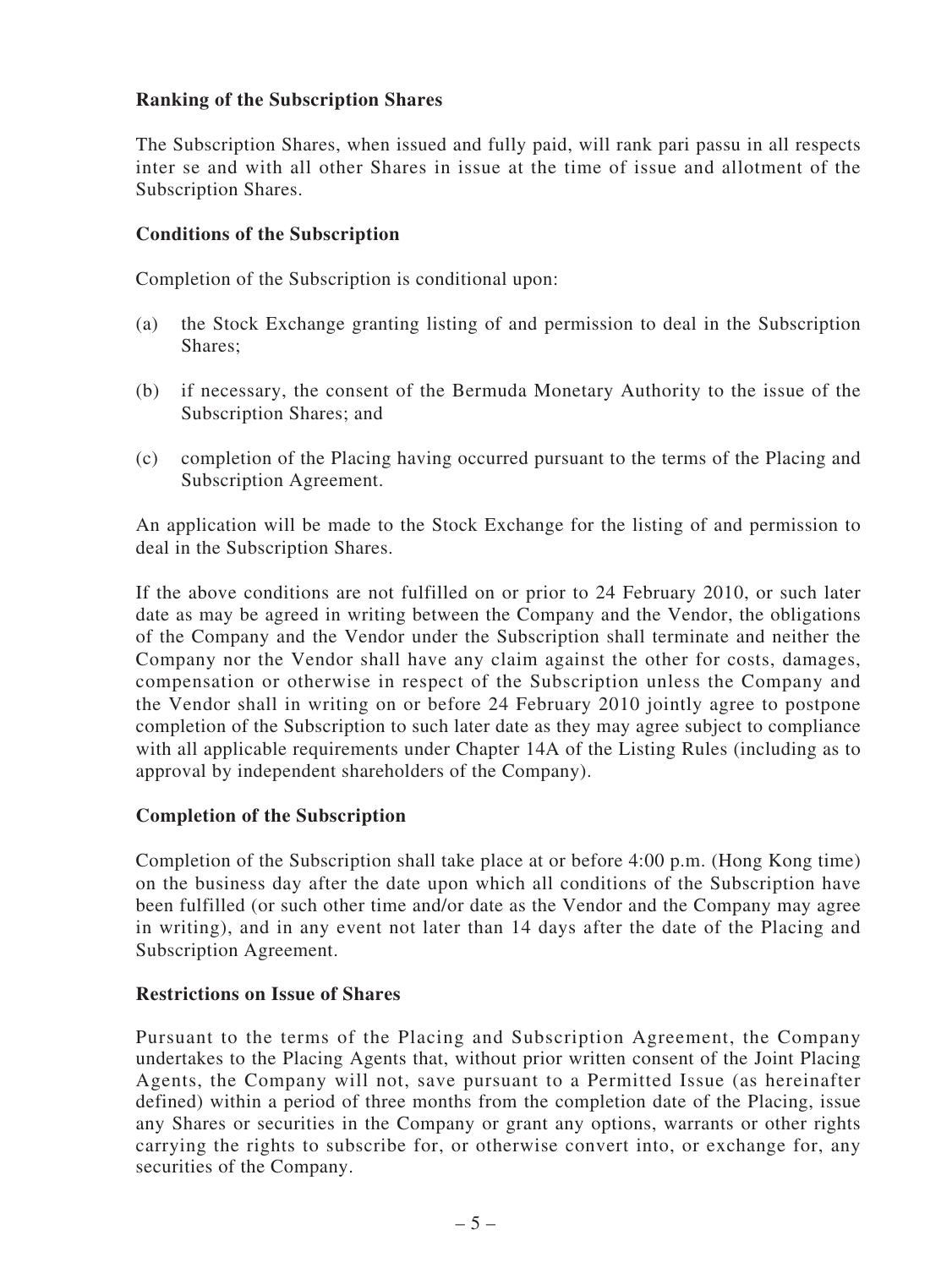#### A "Permitted Issue" means :

- (a) issue of Shares upon the conversion of any outstanding principal under the convertible notes issued to Orange Sky Entertainment Group (International) Holding Company Limited (formerly known as "Chengtian Entertainment Group (International) Holding Company Limited") as disclosed in the circular of the Company dated 25 June 2009;
- (b) grant of any option or exercise of any option granted under the share option scheme of the Company;
- (c) issue of Shares or other securities carrying the right to subscribe for, or convert into Shares either (i) as consideration or part of the consideration for any acquisition by any member of the Group or (ii) for cash to the vendor(s) for any acquisition by any member of the Group; and
- (d) issue of Shares pursuant to any exercise of conversion or subscription right attached to any securities mentioned in paragraph (c) above.

## **Non-disposal Undertakings of the Vendor**

The Vendor undertakes to the Placing Agents that (except for the sale of the Placing Shares pursuant to the Placing) for a period commencing on the date of the Placing and Subscription Agreement and ending on the date which is two months from the completion date of the Placing, it will not and will procure that none of its nominees and companies controlled by it and trusts associated with it, Orange Sky Entertainment Group (International) Holding Company Limited, Mainway Enterprises Limited (except for any exercise of rights under the exchangeable notes issued by Mainway Enterprises Limited to Billion Century Group Limited or enforcement of any security thereof), Cyber International Limited and Mr. KB Wu (whether individually or together and whether directly or indirectly) will (i) sell or grant any option, right or warrant to purchase, or otherwise transfer or dispose of (either conditionally or unconditionally, or directly or indirectly, or otherwise) any Shares (including the Subscription Shares) or any interests therein beneficially owned or held by it/him or any securities convertible into or exercisable or exchangeable for or substantially similar to any such Shares or interests or (ii) enter into any swap or similar agreement that transfers, in whole or in part, the economic risk of ownership of such Shares, whether any such transaction described in (i) or (ii) above is to be settled by delivery of Shares or such other securities, in cash or otherwise or (iii) announce any intention to enter into or effect any such transaction described in (i) or (ii) above, unless with the prior written consent of the Joint Placing Agents.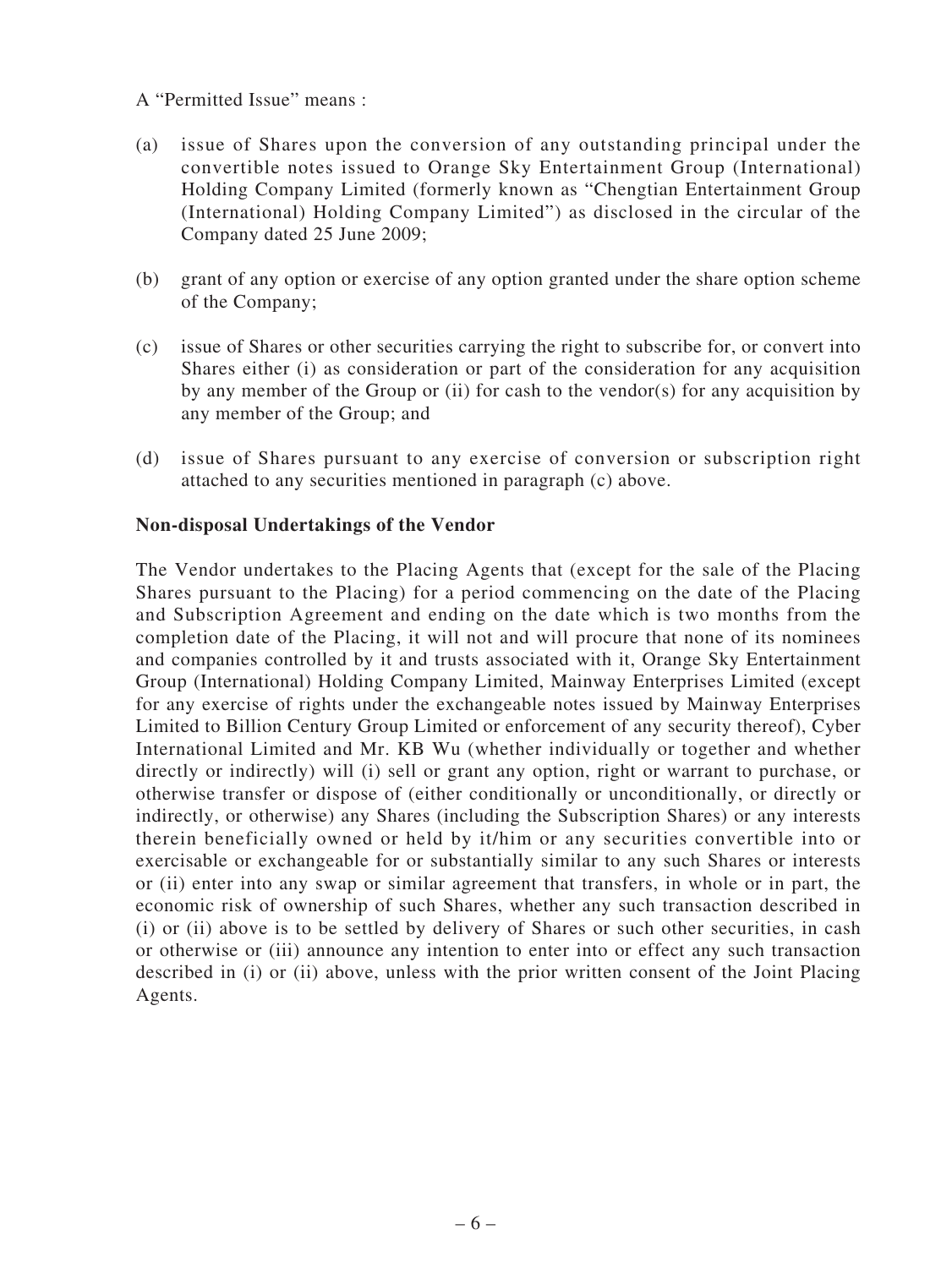# **Termination**

Notwithstanding anything contained in the Placing and Subscription Agreement, if at any time prior to the completion date of the Placing:

- (a) there develops, occurs or comes into force any of the following:
	- (i) any new law or regulation or any change in existing laws or regulations which in the reasonable opinion of the Placing Agents make it impracticable or inadvisable or inexpedient to proceed with the Placing or has or is likely to have a material adverse effect on the financial position, business, results of operation or prospects of the Group as a whole; or
	- (ii) any event, development or change (whether or not forming part of a series of event, developments or changes occurring or continuing before, on and/or after the date hereof) in local, national or international economic, financial, fiscal, industrial, regulatory, political or military conditions, securities market conditions or currency exchange rates or exchange controls in any part of the world in which the Company or any member of the Group carries on business, the effect of which in the reasonable opinion of the Placing Agents is or would be materially adverse to the success of the Placing, or makes it impracticable or inadvisable or inexpedient to proceed therewith; or
	- (iii) the imposition of any moratorium, suspension or material restriction on trading in shares or securities generally on the Stock Exchange occurring due to exceptional financial circumstances or otherwise; or
- (b) there shall have come to the notice of the Placing Agents any material breach of, or any event rendering untrue or incorrect in any material respect, any of the representations, warranties and undertakings of the Company and/or the Vendor contained in the Placing and Subscription Agreement or any material breach of the Placing and Subscription Agreement on the part of the Company and/or the Vendor; or
- (c) in the reasonable opinion of the Placing Agents, there shall have been such a change in the national or international financial, political or economic conditions or currency exchange rates or exchange controls, any material adverse change of business activities or the future prospect of the Company as would in its reasonable judgment be likely to materially prejudice the success of the Placing or make it impracticable or inadvisable or inexpedient to proceed therewith,

then and in any such case, the Placing Agents may terminate the Placing and Subscription Agreement without liability to the Vendor and the Company by giving notice in writing to the Vendor and the Company.

In the event that the Placing Agents terminate the Placing and Subscription Agreement as set out above, all obligations of each of the parties shall cease and determine and no party shall have any claim against any other party in respect of any matter arising out of or in connection with the Placing and Subscription Agreement except for any antecedent breach of any obligation under the Placing and Subscription Agreement and other liabilities as specified in the Placing and Subscription Agreement.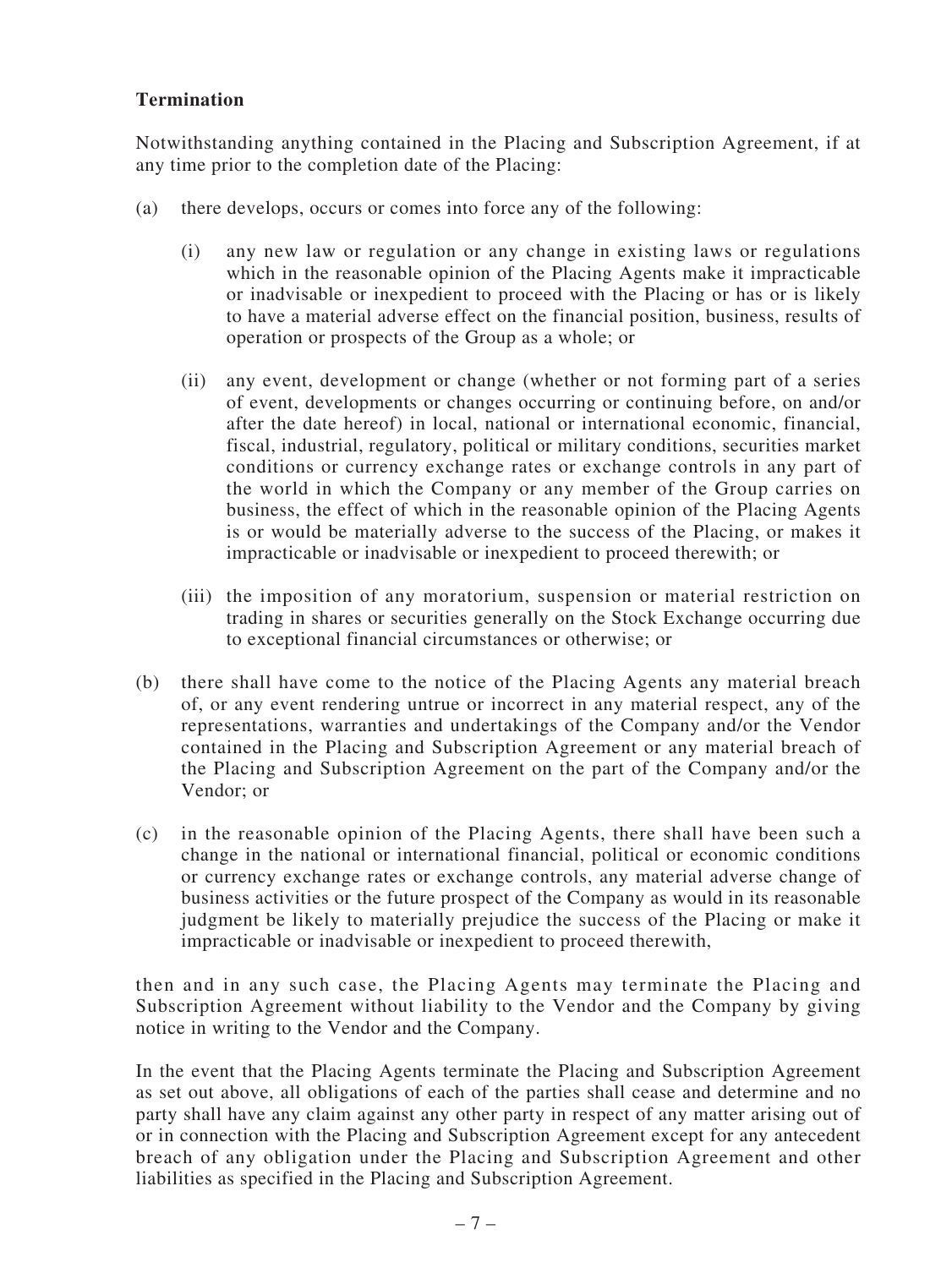**Since the completion of the Subscription is subject to a number of conditions mentioned herein, Shareholders and potential investors are advised to exercise caution when dealing in the Shares.**

## **B. CHANGES IN THE SHAREHOLDING STRUCTURE OF THE COMPANY**

The shareholding structure of the Company before and after the Placing and the Subscription (assuming the Placing Shares are fully placed) are summarised as follows:

| <b>Shareholder</b>                                                       | As at the date of<br>this announcement |        | <b>Immediately after</b><br>completion of the<br>Placing but before the<br>Subscription |        | <b>Immediately after</b><br>completion of the Placing<br>and the Subscription |        |
|--------------------------------------------------------------------------|----------------------------------------|--------|-----------------------------------------------------------------------------------------|--------|-------------------------------------------------------------------------------|--------|
|                                                                          | Number of<br><b>Shares</b>             | $\%$   | Number of<br><b>Shares</b>                                                              | $\%$   | Number of<br><b>Shares</b>                                                    | $\%$   |
| The Vendor                                                               | 377,988,130                            | 17.17  | 37,988,130                                                                              | 1.73   | 377,988,130                                                                   | 14.87  |
| Mr. KB Wu and<br>his associates (other<br>than the Vendor) <i>(note)</i> | 994,246,590                            | 45.16  | 994,246,590                                                                             | 45.16  | 994,246,590                                                                   | 39.12  |
| Placees                                                                  |                                        |        | 340,000,000                                                                             | 15.44  | 340,000,000                                                                   | 13.38  |
| Other Shareholders                                                       | 829,455,180                            | 37.67  | 829,455,180                                                                             | 37.67  | 829,455,180                                                                   | 32.63  |
| Total                                                                    | 2,201,689,900                          | 100.00 | 2,201,689,900                                                                           | 100.00 | 2,541,689,900                                                                 | 100.00 |

*Note:* As at the date of this announcement, Mr. KB Wu's associates (other than the Vendor), namely, Orange Sky Entertainment Group (International) Holding Company Limited, Mainway Enterprises Limited and Cyber International Limited respectively hold 405,530,600 Shares representing approximately 18.42%, 408,715,990 Shares representing approximately 18.56% and 180,000,000 Shares representing approximately 8.18% of the issued share capital of the Company.

## **C. REASONS FOR THE PLACING AND THE SUBSCRIPTION**

The Group is currently a leading theatrical exhibitor and independent distributor in Asia, and aims at becoming Asia's largest theatrical exhibitor and independent distributor. The Group will focus on expansion in the PRC, and targets at operating over 600 screens and gaining the position as one of the country's top three theatrical exhibitors and independent distributors in three years time.

The Group has already entered into new leasing agreements with respective landlords in the PRC and Taiwan to operate 27 cinemas, comprising 213 screens, for the Greater China Region as at the date of this announcement. The total investment of such cinemas under the above mentioned leasing agreements is estimated to be about HK\$617 million, of which HK\$398 million are expected to be incurred in 2010.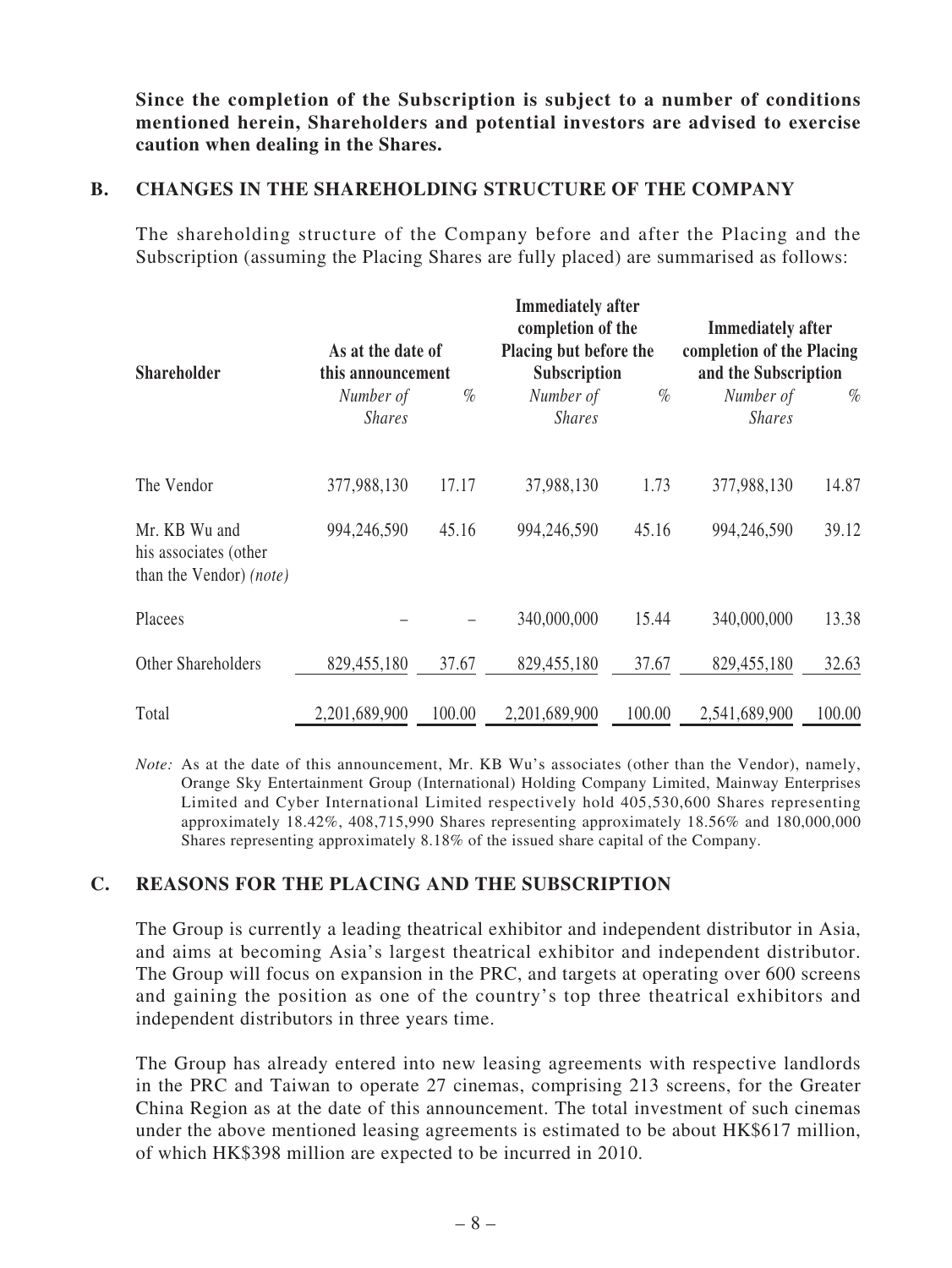In addition, the Group is currently under negotiation with the respective landlords for another 13 cinemas, comprising another 101 screens for the Greater China Region. As the Group targets to operate 600 screens in the PRC by 2012, the Group will, apart from organic expansion, also continue expanding its screen portfolio network through mergers and acquisitions to reach its target. The Group has made an acquisition of the entire interest of two independent companies in the PRC, who operated two cinemas with 11 screens in October 2009. The Group will continue to solicit acquisition opportunities to further expand the Group's screen portfolio network. At the moment, the Group is currently under negotiation with several cinema operators to acquire their existing cinema operations (comprising about 70 screens).

Apart from acquiring other cinema operators, the Group will also cooperate with existing operators to form joint ventures to convert existing old cinemas in prime location to modern multiplexes. For instances, the Group has signed a cooperative agreement with an independent third party to form a 70:30 joint venture to convert into and operate a new modern 6-screen multiplex cinema, locating at the central commercial district in Wuhu City, Anhui Province.

Box office in the PRC grew a remarkable 44% to RMB6.2 billion in 2009 as compared to 2008. The Group considers that these kinds of cooperation and acquisition will enable the Group to build up its screen portfolio at a much faster pace and enable the Group to prosper from the continuous development of the film exhibition industry.

However, the Company has not reached any agreement relating to any acquisition which is discloseable under Rule 13.23 of the Listing Rules. Shareholders and potential investors of the Company should note that the proposed acquisition may or may not materialise. The proposed acquisition, if materialised, may constitute a notifiable transaction for the Company under Chapter 14 of the Listing Rules and the Company will comply with the relevant disclosure and/or shareholders' approval requirements under the Listing Rules where appropriate. **Shareholders and potential investors of the Company should exercise caution when dealing in the Shares.**

As stated in the Second Interim Report of the Company for the 12 months ended 30 June 2009, the deposits and cash of the Company was approximately HK\$365.23 million as at 30 June 2009. In addition, the Company has raised a total net proceeds of approximately HK\$189.38 million from a top-up placing as disclosed in an announcement of the Company dated 12 November 2009. As at the date of this announcement, approximately HK\$43.4 million has been used and approximately HK\$145.98 million has remained unutilized and deposited at bank(s). The Directors intend to use such unused net proceeds for the purposes previously disclosed in the announcement of the Company dated 12 November 2009.

The Directors consider that the Placing and the Subscription will provide the Company with an opportunity to raise further capital to strengthen the Company's cash position for expansion of its cinema network in the Greater China Region, while broadening the shareholder's base of the Company. The Directors (including the independent non-executive Directors) consider that the terms and conditions of the Placing and Subscription Agreement are fair and reasonable, on normal commercial terms and are in the interests of the Company and its shareholders as a whole.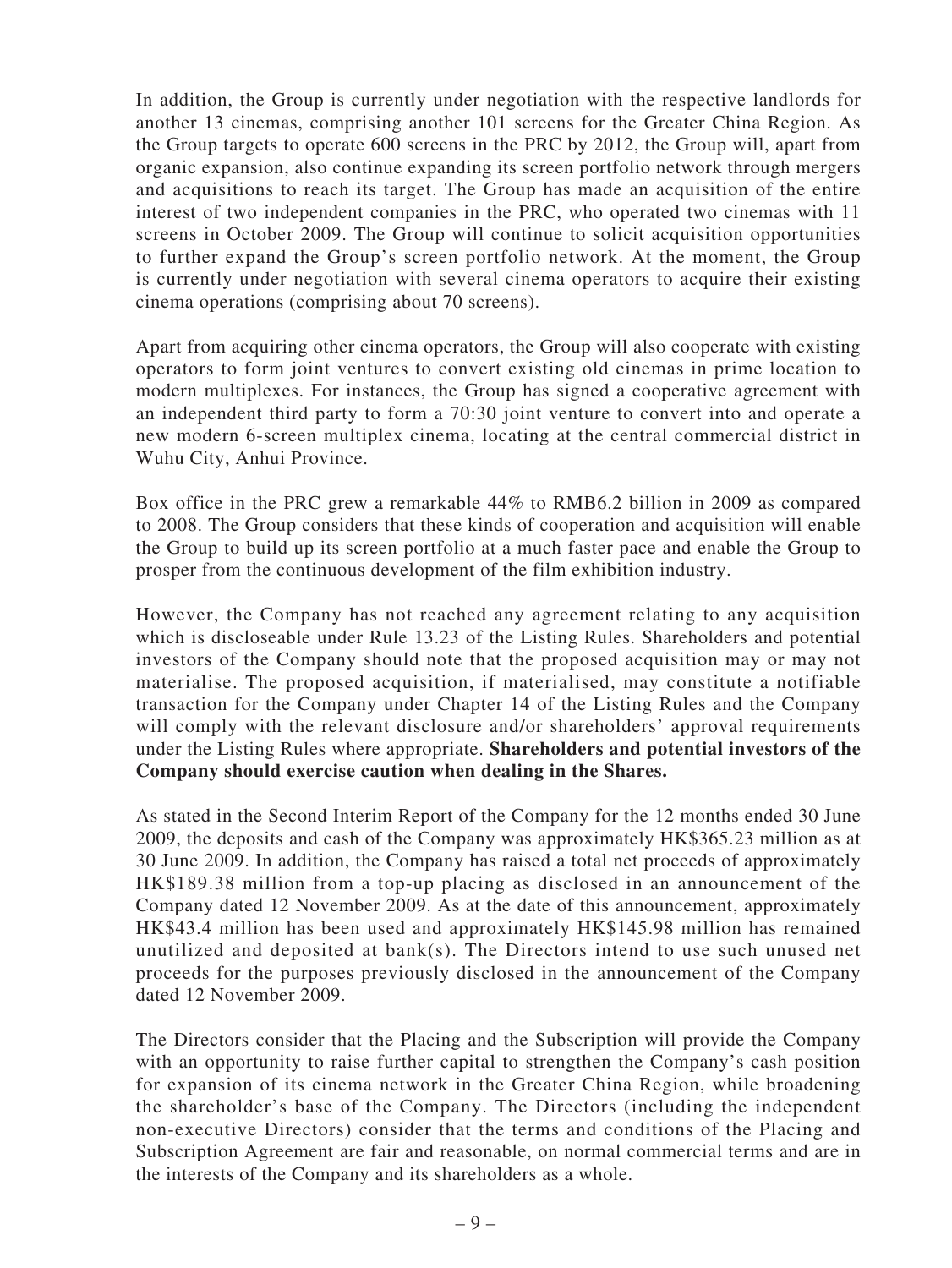## **D. USE OF PROCEEDS OF THE SUBSCRIPTION**

Assuming the Placing Shares are fully placed and after deduction of the placing commission and the estimated expenses in relation to the Placing and the Subscription, the net proceeds from the Subscription are estimated to be approximately HK\$315.0 million. The Directors intend to use the net proceeds for its business expansion in the Greater China Region (including potential acquisition of sizeable cinema network and forming of joint venture with respective third parties to convert old cinemas into modern multiplex) and working capital.

## **E. FUND RAISING ACTIVITIES OF THE COMPANY DURING THE PAST 12 MONTHS**

The following table summaries the capital raising activities of the Group for the 12 months immediately before the date of this announcement:

**Actual use of** 

| Date of<br>announcement         | <b>Description</b>              | (approximately) of proceeds            | Net proceeds Intended use                                                                                              | proceeds as at<br>the date of this<br>announcement                                                                                                                                                                                                               |
|---------------------------------|---------------------------------|----------------------------------------|------------------------------------------------------------------------------------------------------------------------|------------------------------------------------------------------------------------------------------------------------------------------------------------------------------------------------------------------------------------------------------------------|
| 12 November 2009 Top-up placing | of 366,000,000<br><b>Shares</b> | Approximately<br>HK\$189.38<br>million | <b>Business</b><br>expansion<br>in China (in<br>particular, its<br>film exhibition<br>business) and<br>working capital | Approximately<br>HK\$43.4 million<br>has been utilised<br>as the investment<br>expenditure<br>in cinemas<br>in Chengdu,<br>Suzhou, Wuhan<br>and Shangrao<br>in the PRC.<br>The remaining<br>approximately<br>HK\$145.98<br>million has not<br>yet been utilised. |

Save as disclosed above, the Group has not conducted any fund raising exercise during the past twelve months preceding the date of this announcement.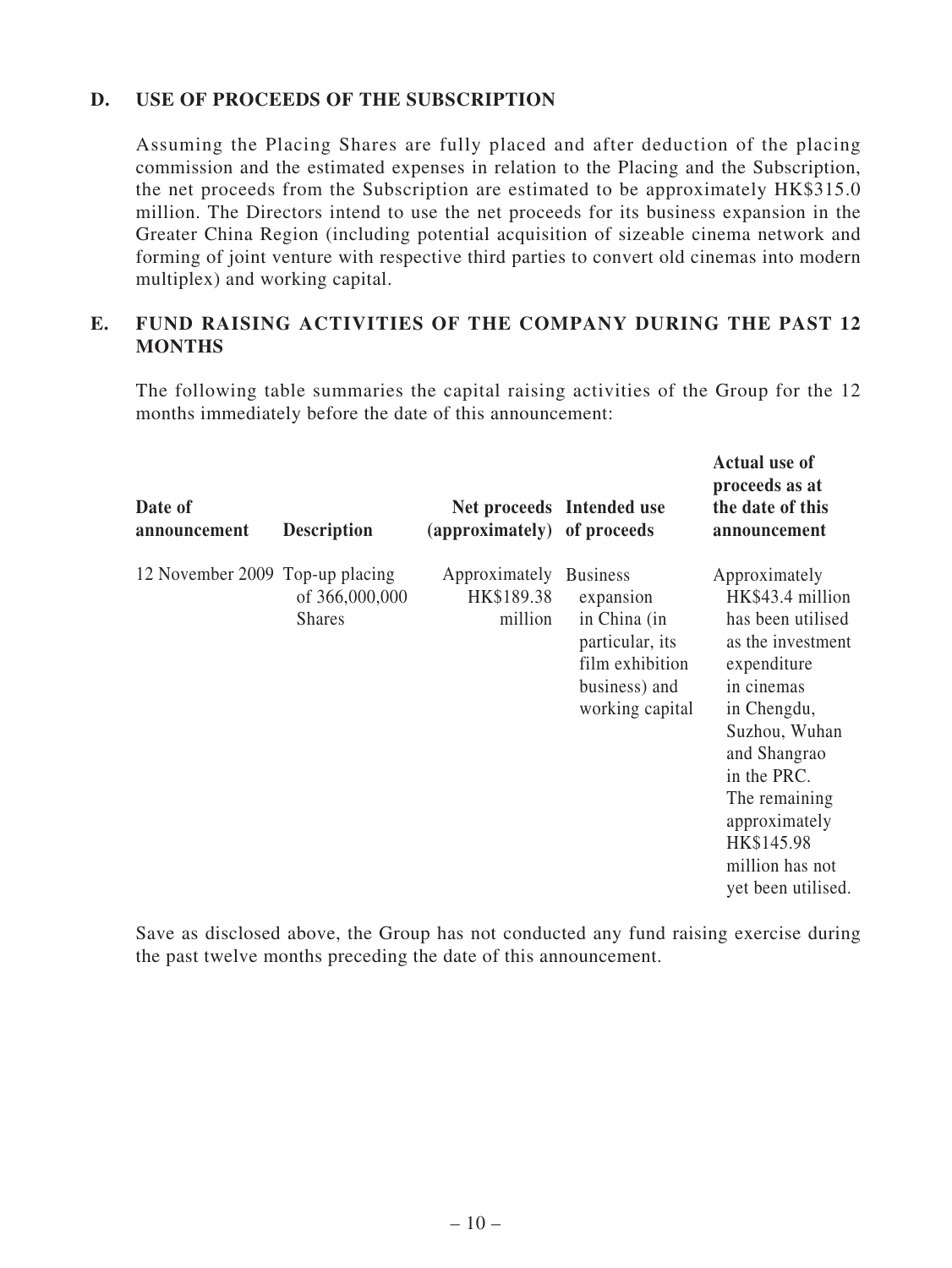## **F. DISPENSATION FROM RULE 26 OF THE TAKEOVERS CODE**

Mr. KB Wu, a director of the Company and a director and shareholder of the Vendor, who and his associates (including the Vendor) hold in aggregate 1,372,234,720 Shares, is deemed to be a person acting in concert with the Vendor. As a result of the Placing, the aggregate percentage shareholding of the Vendor and persons acting in concert with it will reduce from 62.32% to 46.88% (a decrease of approximately 15.44%) and as a result of the Subscription, their aggregate percentage shareholding will be increased from 46.88% to 53.99% (an increase of approximately 7.11%). Accordingly, the Vendor would be required to make a general offer under Rule 26 of the Takeovers Code unless a waiver from the SFC is granted. Pursuant to Note 6 on dispensations from Rule 26 of the Takeovers Code, a waiver under Rule 26 of the Takeovers Code is not required where a shareholder, together with persons acting in concert with him has continuously held more than 50% of the voting rights of a company for at least 12 months immediately preceding the relevant placing and top-up transaction. Given the Vendor and persons acting in concert with it have continuously held more than 50% of the voting rights of the Company for the past 12 months immediately preceding the Placing, a waiver under Rule 26 of the Takeovers Code is not required.

## **G. RESUMPTION OF TRADING**

At the request of the Company, trading in the Shares on the Stock Exchange has been suspended from 2:30 p.m. on 10 February 2010 pending the release of this announcement concerning the Placing and the Subscription. Application has been made by the Company to the Stock Exchange for the resumption of trading in the Shares on the Stock Exchange with effect from 9:30 a.m. on 11 February 2010.

#### **H. DEFINITIONS**

In this announcement, unless the context otherwise requires, the following terms have the meanings set opposite to them below:

| "associate(s)"           | has the meaning ascribed to it under the Listing Rules;                                                                                                                                              |
|--------------------------|------------------------------------------------------------------------------------------------------------------------------------------------------------------------------------------------------|
| "Board" or "Director(s)" | the board of directors of the Company;                                                                                                                                                               |
| "China" or "PRC"         | the People's Republic of China;                                                                                                                                                                      |
| "Company"                | Orange Sky Golden Harvest Entertainment (Holdings)<br>Limited (橙 天 嘉 禾 娛 樂 (集 團) 有 限 公 司*), a<br>company incorporated in Bermuda whose shares are<br>listed on the main board of the Stock Exchange; |
| "connected person(s)"    | has the meaning ascribed to it under the Listing Rules;                                                                                                                                              |
| "Co-placing Agent"       | OSK Securities Hong Kong Limited;                                                                                                                                                                    |
| "Group"                  | the Company and its subsidiaries;                                                                                                                                                                    |
|                          |                                                                                                                                                                                                      |

\* *For identification purposes only*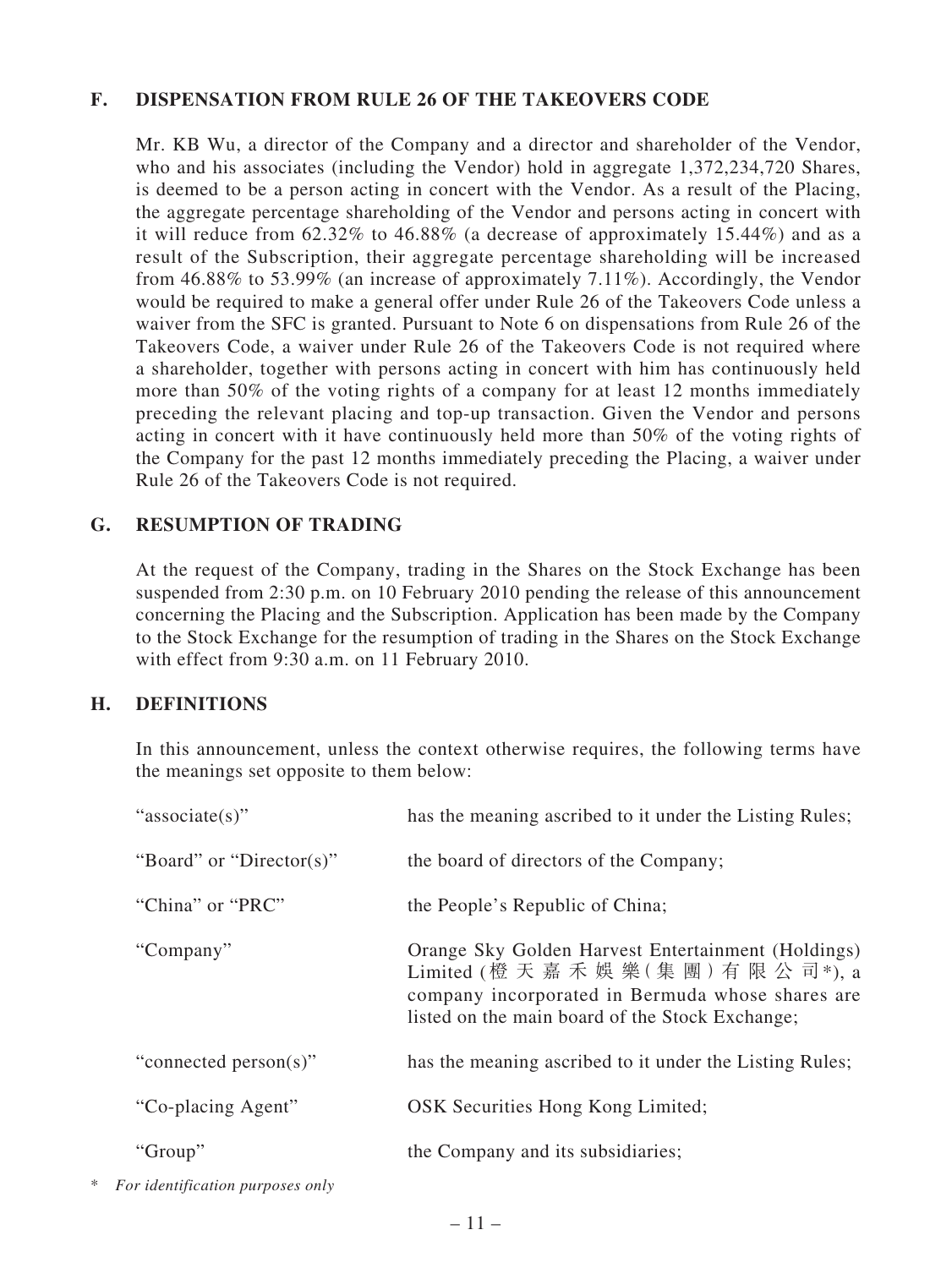| "Hong Kong"                              | The Hong Kong Special Administrative Region of the<br>People's Republic of China;                                                                           |
|------------------------------------------|-------------------------------------------------------------------------------------------------------------------------------------------------------------|
| "Joint Placing Agents"                   | <b>BOCI</b> Asia Limited and Oriental Patron Securities<br>Limited;                                                                                         |
| "Last Trading Day"                       | 9 February 2010, being the last trading day prior to the<br>date of the Placing and Subscription Agreement;                                                 |
| "Listing Rules"                          | Rules Governing the Listing of Securities on The Stock<br>Exchange of Hong Kong Limited;                                                                    |
| "Mr. KB Wu"                              | Mr. Wu Kebo, being the chairman, executive Director<br>and controlling shareholder of the Company;                                                          |
| "Placees"                                | any professional, institutional and other investor<br>selected and procured by or on behalf of the Placing<br>Agents to purchase any of the Placing Shares; |
| "Placing"                                | the placing of the Placing Shares pursuant to the<br>Placing and Subscription Agreement;                                                                    |
| "Placing Agents"                         | the Joint Placing Agents and the Co-placing Agent;                                                                                                          |
| "Placing and Subscription"<br>Agreement" | the placing and subscription agreement dated 10 February<br>2010 between the Vendor, the Company and the<br>Placing Agents;                                 |
| "Placing Price"                          | HK\$0.97 per Placing Share;                                                                                                                                 |
| "Placing Shares"                         | 340,000,000 Shares beneficially owned by the Vendor<br>to be sold pursuant to the Placing and Subscription<br>Agreement;                                    |
| "SFC"                                    | Securities and Futures Commission;                                                                                                                          |
| "Share $(s)$ "                           | ordinary share(s) of HK\$0.10 each in the share capital<br>of the Company;                                                                                  |
| "Shareholder(s)"                         | holder(s) of the Shares;                                                                                                                                    |
| "Stock Exchange"                         | The Stock Exchange of Hong Kong Limited;                                                                                                                    |
| "Subscription"                           | the conditional subscription by the Vendor of the<br>Subscription Shares pursuant to the Placing and<br>Subscription Agreement;                             |